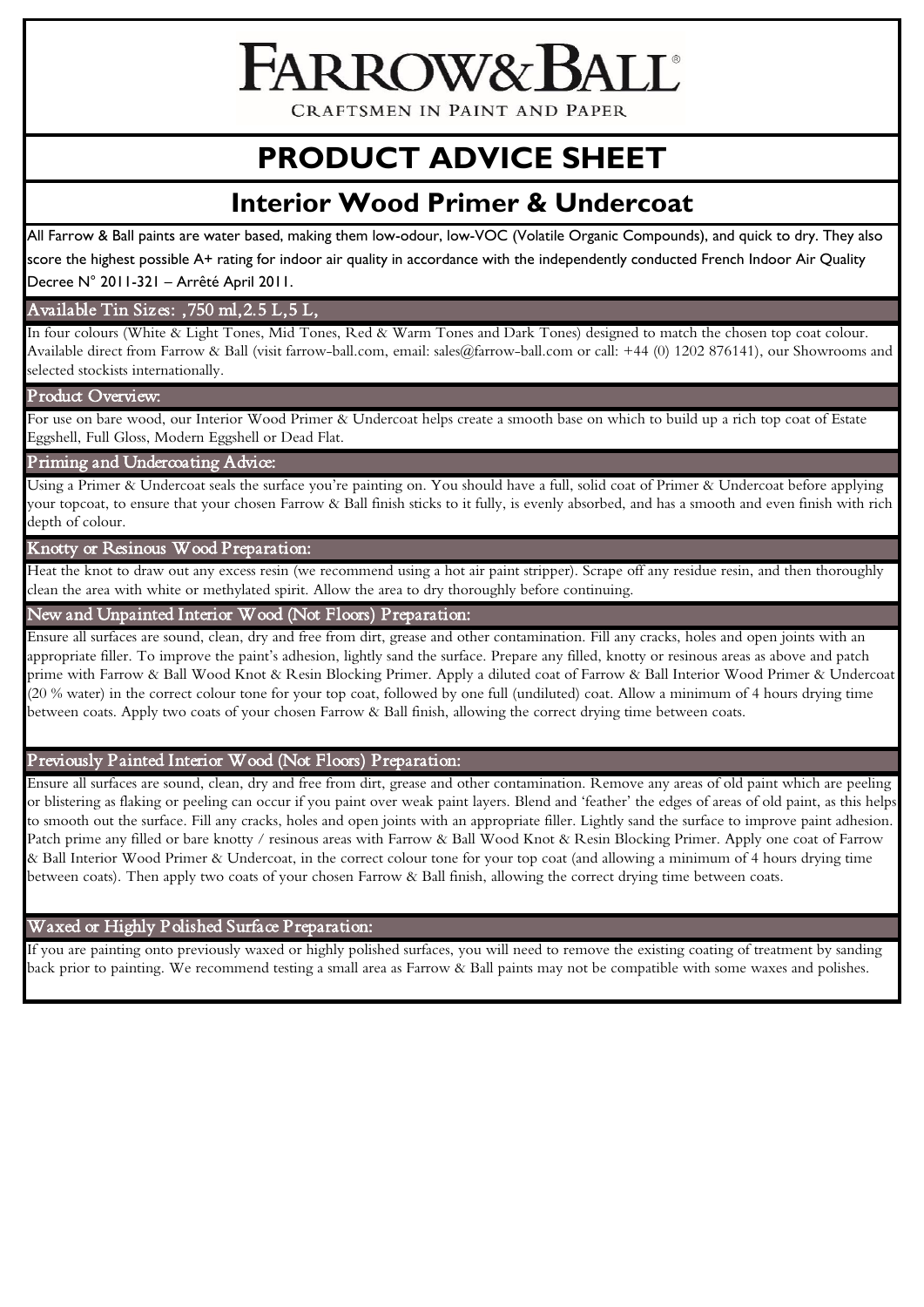#### Painting Interior Brickwork:

Interior brickwork must be completely dry and free of damp before painting. Interior brickwork which is powdery, flaky or unstable should first be patch primed using one coat of Farrow & Ball Masonry & Plaster Stabilising Primer. The following Farrow & Ball finishes may be applied to interior brickwork: For Full Gloss, Estate Eggshell and Exterior Eggshell - Apply an undiluted coat of Farrow & Ball Interior Wood Primer & Undercoat in the correct colour tone for your top coat (and allowing a minimum of 4 hours drying time between coats) followed by 2 coats of your chosen top coat (once again allowing a minimum of 4 hours drying time between coats). For Exterior Masonry apply 2 coats directly, allowing a minimum of 5 hours drying time between coats. Do not use Farrow & Ball Masonry & Plaster Stabilising Primer as a general primer on sound brick surfaces.

#### Painting Over Interior Wood Fillers:

Follow the filler manufacturer's application instructions and drying times and patch prime with Farrow & Ball Wood Knot & Resin Blocking Primer. Apply a coat of Farrow & Ball Interior Wood Primer & Undercoat in the correct colour tone for your top coat. Allow a minimum of 4 hours drying time between coats. Apply two coats of your chosen Farrow & Ball finish, allowing the correct drying time between coats.

# Masking:

Masking tapes are available in a range of tack levels. Always use a quality masking tape which is appropriate to the decorating project. Some masking tapes incorporate proprietary paint locking technology which can give a superior result.

#### Difficult Surfaces (e.g. Melamine, PVC, ABS, Wall Tiles, Laminates etc.):

Difficult surfaces such as melamine, PVC, ABS, wall tiles and laminates will require careful preparation prior to painting. The surface may need to be degreased with a proprietary cleaner, lightly abraded to achieve a physical key and thoroughly cleaned prior to any coating being applied. Best results will then be achieved by applying a specialist adhesion primer following the manufacturer's instructions prior to applying your chosen Farrow & Ball finish.

#### Cleaning Surfaces Prior to Painting:

Before painting, all surfaces must be clean and dry. For most surfaces we would recommend using a dilute Sugar Soap solution following the manufacturer's instructions. We do not recommend using solvent-based cleaning products as these may widely disperse the residue making water-based product application difficult.

#### How to Apply Paint to Trim by Brush:

Stir thoroughly before use. By 'trim' we mean: skirting boards, picture rails, dado rails, doors, door frames and architraves, interior window sills and window frames (providing they aren't plastic). Farrow & Ball paints are water borne, and unlike solvent borne paints, water borne paint is more resistant to sagging and you will achieve the best finish by painting a thicker coat. For best results use a quality fine-tipped synthetic bristled paint brush (e.g. Farrow & Ball Paint Brush). Load the brush well and apply a generous first coat. Brushing first in a vertical direction then in a horizontal direction until an even coating has been applied. Finish by 'laying off' the paint in one direction using light pressure, with the brush held at an angle of approximately 30°. Do not "overwork" the paint or attempt to brush it out in thin even coats as you would a traditional solvent borne paint as this may create excess brush marks. Allow to dry completely (for a minimum of 4 hours) before applying a second coat following the same technique as before.

#### How to Apply Paint to Trim by Roller:

Stir thoroughly before use. By 'trim' we mean: skirting boards, picture rails, dado rails, doors, door frames and architraves, interior window sills and window frames (providing they aren't plastic). This paint finish can also be applied using a Medium Pile Woven Polyester Roller. This will provide a good finish with minimal stippling and is a quick method of application. However, where an optimum finish is required, we would recommend brush application using a Farrow & Ball fine-tipped, synthetic bristled brush.

#### Other Product Applications:

If you wish to use Farrow & Ball products for any applications which are not featured here, please contact Customer Services for advice on +44 (0) 1202 876141 or email customer.services@farrow-ball.com. Please note that calls may be recorded for training purposes.

#### Application Information:

Do not paint in temperatures below 10°C or in excessive heat above 30°C.

Coverage Rate (m2/l per coat): : Up to 12

Drying Time: : Dry in 2 hours.

Typical Recoat Time: : Recoat after 4 hours

Recommended Number of Coats: : 1

\*Darker/stronger colours may require additional coats. Please note: The drying and Recoat times provided are based on applying paint in normal conditions - drying times may be longer in cooler and/or higher humidity environments. Darker colours may take longer to dry. Allow a minimum of 14 days before applying over solvent based coatings.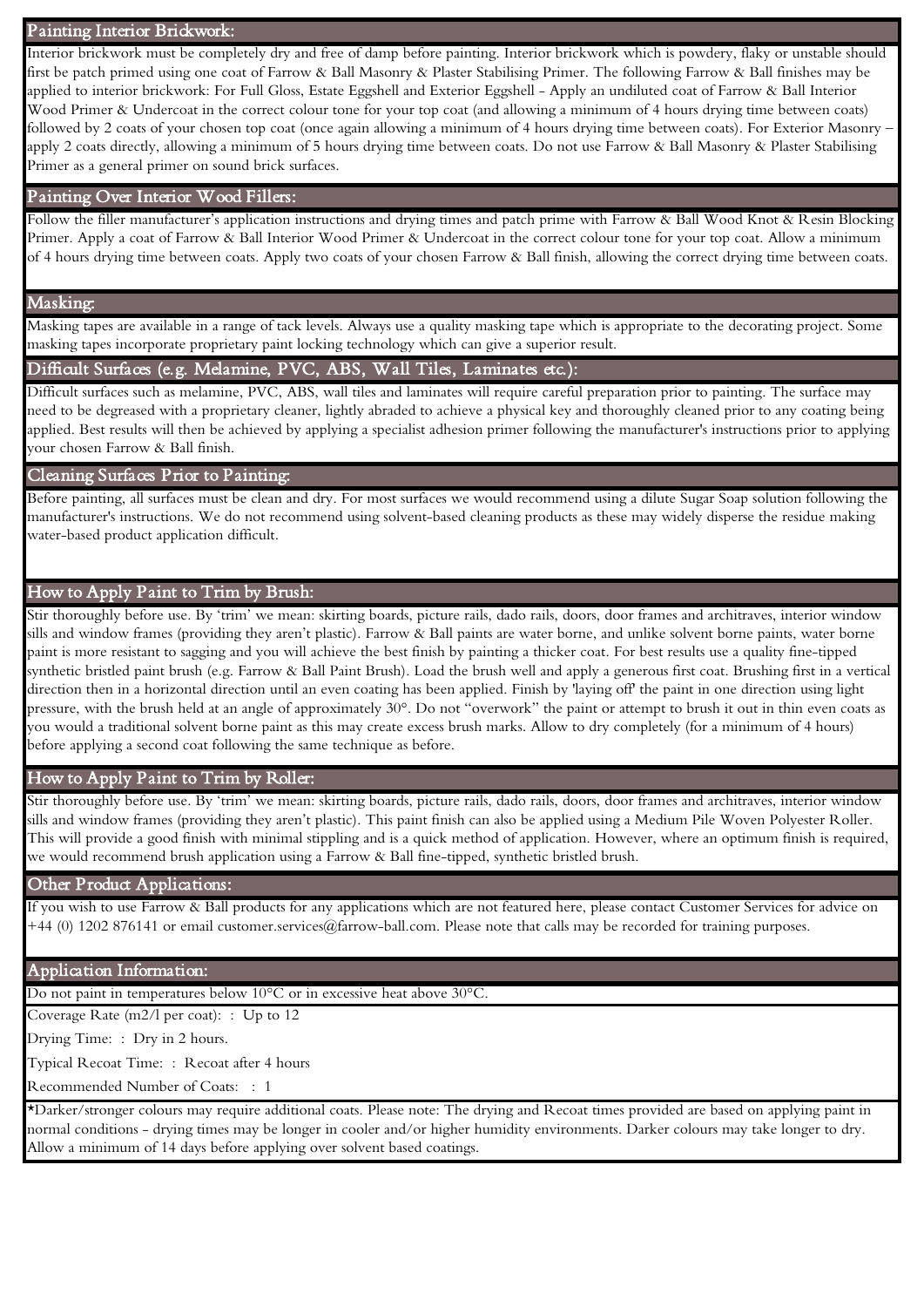Density: : 1.2 - 1.4 g/cc

Wet Film Thickness: : 80 - 120 µm

Application Humidity: : < 80 % RH

Substrate Moisture Content:

Interior Wood = <  $15\%$  : Interior Brick = <  $1\%$ 

# - Liquid water permeability according to DIN EN 1062 3 (w24 [kg/m2**√**24h]):

 lower the w24 value, the more waterproof the paint film. Paint water absorption is class rated, from Class I to Class III. Class II in this 0.13 (Class II, limit >0.1 <0.5). This is the volume of water absorbed into a 1m2 area through the paint surface within a 24 hour period. The instance denotes a medium waterproof rating.

#### Colour Accuracy:

Check for colour accuracy prior to use as Farrow & Ball will not be liable for decorating costs caused as a result of an incorrect colour being applied. When more than one tin of the same colour is to be used ensure that batch numbers are identical or intermix before use. Stir thoroughly before use. Please note that different application tools (e.g. brush, roller, spray) may give a slight visual difference in the final colour.

#### Clean Up:

Remove as much product as possible from brushes or rollers. Clean brushes / rollers with warm soapy water.

#### Storage Advice:

This product is water based and must be protected from frost and extreme temperatures. Use within 6 months of purchase. We accept no responsibility for the deterioration of contents or packaging after this date.

#### Environmental & Disposal Advice:

Do not empty into drains or watercourses. Dispose of contents/container to waste disposal site in accordance with local/national regulations. Contact the local Environmental Department for disposal instructions. Metal containers may be recycled.

#### VOC Content Information:

EU limit value for this product (cat. A/[h]): 30g/l (2010). This product contains max 6g/l VOC.

Formulation:

A water based primer & undercoat made using a traditional alkyd binder.

#### Preparation for Spraying:

When spraying Farrow & Ball paints onto any given surface, it is important to remember that the resulting finish will only be as good as the surface you are applying it to. Most surfaces will need to be clean and degreased, prepared by surface filling, sanding and then suitably primed/undercoated. Flatting with finishing papers in between coats as required, to achieve a smooth flat surface before spraying your chosen Farrow & Ball finish. This process may need to be repeated several times to obtain a satisfactory surface, which is suitable for the type of finish that is desired. Farrow & Ball Full Gloss in particular, whilst providing an ultra-high sheen finish will highlight any surface imperfections which may otherwise not have been visible with lower sheen finishes.

#### Spray Settings:

Warning! Hazardous respirable droplets may be formed when sprayed. Do not breathe spray or mist. Airless Spraying – Best results can be achieved with a typical set up of a 410 nozzle tip and 180 bar air injection pressure. Note that these are typical settings for most airless spray systems and some adjustment of the air pressure in relation to the nozzle tip will be required depending on the make and model of airless spray apparatus used. HVLP Spraying – Depending on the apparatus used, the paint may need to be diluted with water by up to 30%. Experiment with air control valve, material flow adjustment, fan size and spray pattern settings on a piece of cardboard or an inconspicuous area until a satisfactory finish is achieved. Apply several thin coats, allowing each coat to dry fully before applying the next one.

#### Lead Advice:

Special precautions should be taken during the preparation of old paint surfaces (especially those from pre-1970), as they may contain harmful lead. For further advice and guidance see coatings.org.uk/paintsafe.

#### Health & Safety Advice:

Warning! Hazardous respirable droplets may be formed when sprayed. Do not breathe spray or mist. Keep out of reach of children. Ensure good ventilation during application and drying. Do not get in eyes, on skin, or on clothing. If medical advice is needed, have product container or label at hand. IF ON SKIN: Wash with plenty of soap and water. Do not use solvent thinners or White Spirit. IF IN EYES: Rinse cautiously with water for several minutes. Remove contact lenses, if present and easy to do. Continue rinsing. IF SWALLOWED: Call a doctor if you feel unwell. Safety data sheet available on request. When sanding any surface prior to painting, the creation of dust should be kept to a minimum and adequate & suitable Respiratory Protective Equipment (RPE) should be worn as a sensible precaution.